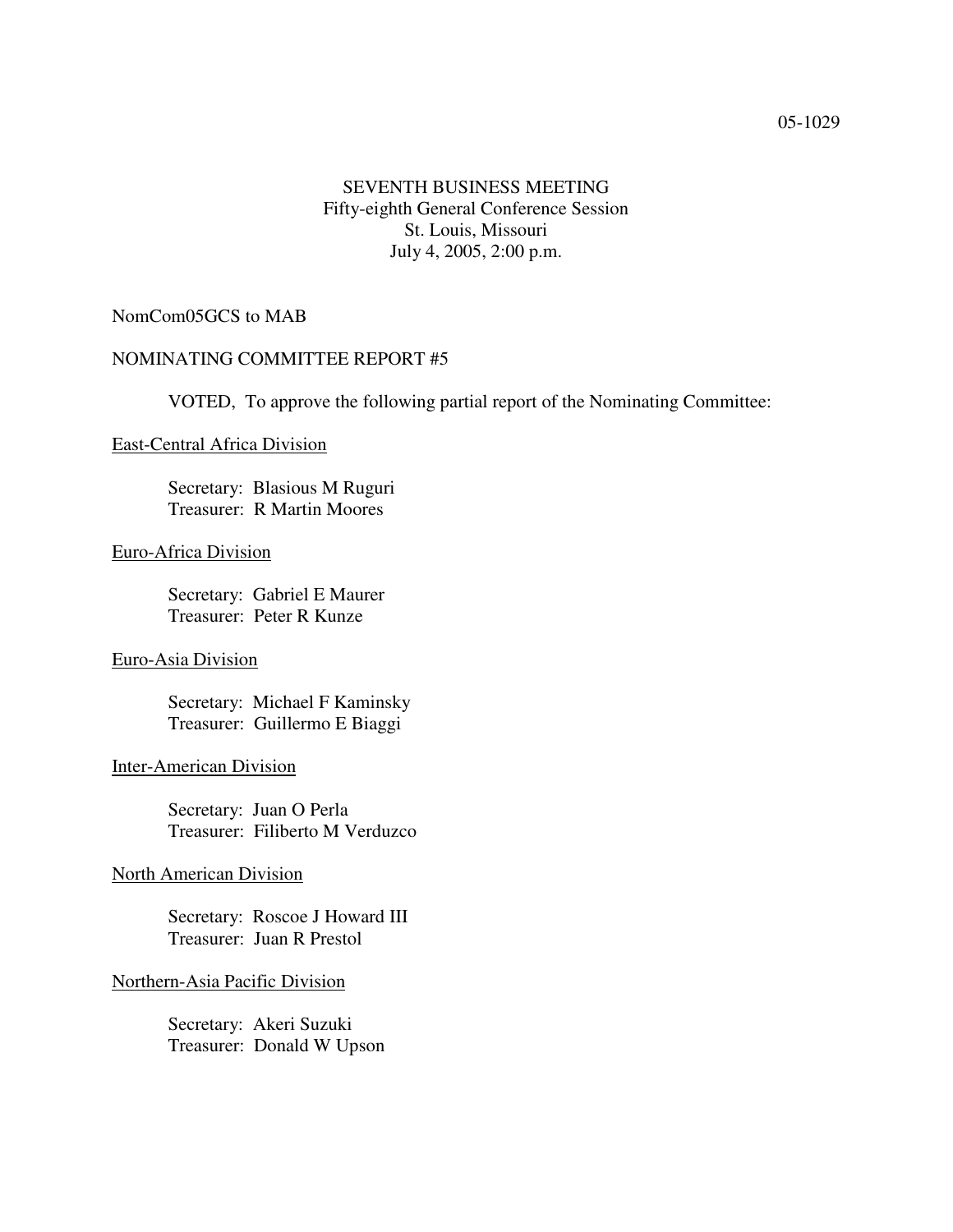05-1030 July 4, 2005, p.m. General Conference Session

#### South American Division

Secretary: Raul Gomez Treasurer: Marino F de Oliveira

#### South Pacific Division

Secretary: Barry D Oliver Treasurer: Rodney G Brady

#### Southern Africa-Indian Ocean Division

Secretary: Solomon Maphosa Treasurer: Jannie Bekker

### Southern Asia Division

Secretary: John Rathinaraj Treasurer: G S Robert Clive

## Southern Asia-Pacific Division

Secretary: G T Ng Treasurer: Keith R Heinrich

# Trans-European Division

Secretary: Harald Wollan Treasurer: Johann E Johannsson

# West-Central Africa Division

Secretary: Gilbert Wari Treasurer: Ceazar J Hechanova